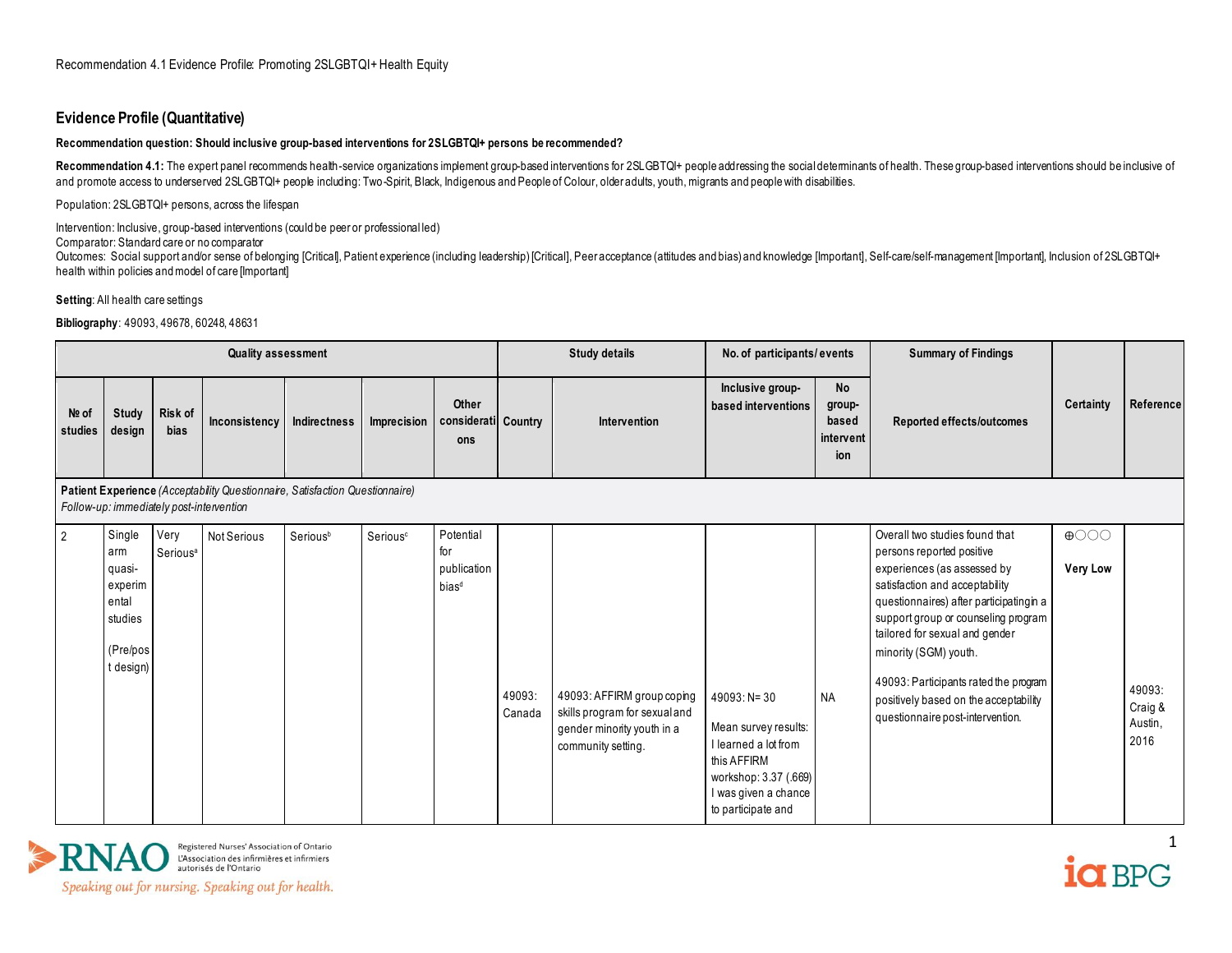| <b>Quality assessment</b> |                        |                 |               |              |             | <b>Study details</b>                |  | No. of participants/events |                                                                                                                                                                                                                                                                                                                                                                                                                                                                                                                                                                                                                                                                                                 | <b>Summary of Findings</b>                |                           |           |           |
|---------------------------|------------------------|-----------------|---------------|--------------|-------------|-------------------------------------|--|----------------------------|-------------------------------------------------------------------------------------------------------------------------------------------------------------------------------------------------------------------------------------------------------------------------------------------------------------------------------------------------------------------------------------------------------------------------------------------------------------------------------------------------------------------------------------------------------------------------------------------------------------------------------------------------------------------------------------------------|-------------------------------------------|---------------------------|-----------|-----------|
| Nº of<br>studies          | <b>Study</b><br>design | Risk of<br>bias | Inconsistency | Indirectness | Imprecision | Other<br>considerati Country<br>ons |  | Intervention               | Inclusive group-<br>based interventions                                                                                                                                                                                                                                                                                                                                                                                                                                                                                                                                                                                                                                                         | No<br>group-<br>based<br>intervent<br>ion | Reported effects/outcomes | Certainty | Reference |
|                           |                        |                 |               |              |             |                                     |  |                            | discuss information:<br>3.77(430)<br>The AFFIRM<br>workshop was well<br>organized: 3.20<br>(.805)<br>I felt comfortable<br>participating in the<br>AFFIRM workshop:<br>3.40(0.770)<br>I can use what I<br>learned to deal with<br>stress: 3.55 (.506)<br>I can use what I<br>learned to help with<br>some of my<br>problems: 3.55 (.506)<br>The workshop has<br>helped me think<br>about how my<br>feelings and my<br>actions and my<br>thoughts are<br>connected: 3.50<br>(.682)<br>The AFFIRM<br>workshop was<br>enjoyable 3.53 (.681)<br>I have talked about<br>my strengths in this<br>program: 3.00 (.910)<br>The facilitators and<br>staff were supportive<br>and helpful: 3.63<br>(.490) |                                           |                           |           |           |



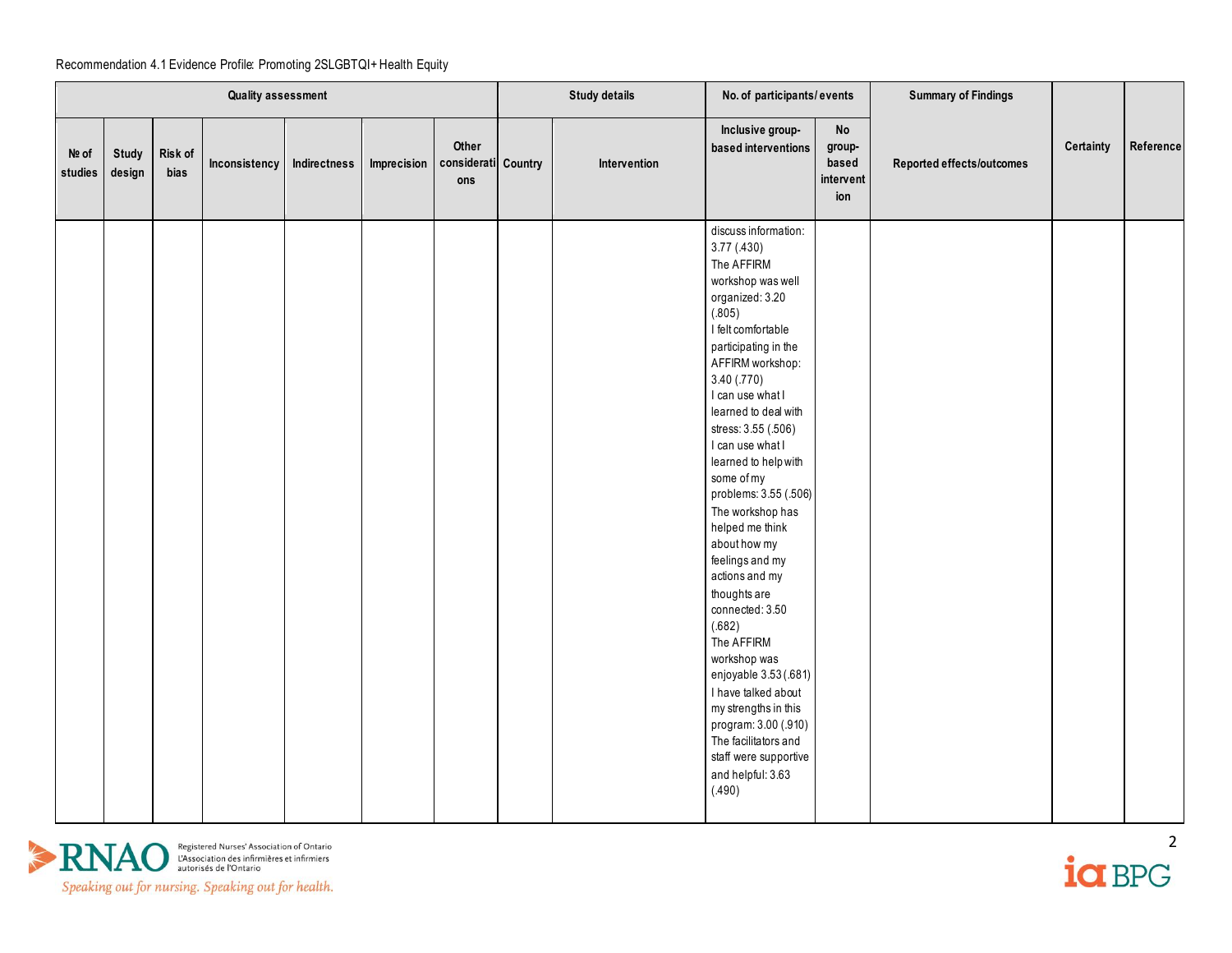| Quality assessment |                        |                 |               | <b>Study details</b> |             | No. of participants/events          |                  | <b>Summary of Findings</b>                                                |                                                                                                                                                                                                                                                                                                                                                                                                                                                                                                                                                                                                                                                                                                  |                                           |                                                                                                                                |           |                                                  |
|--------------------|------------------------|-----------------|---------------|----------------------|-------------|-------------------------------------|------------------|---------------------------------------------------------------------------|--------------------------------------------------------------------------------------------------------------------------------------------------------------------------------------------------------------------------------------------------------------------------------------------------------------------------------------------------------------------------------------------------------------------------------------------------------------------------------------------------------------------------------------------------------------------------------------------------------------------------------------------------------------------------------------------------|-------------------------------------------|--------------------------------------------------------------------------------------------------------------------------------|-----------|--------------------------------------------------|
| Nº of<br>studies   | <b>Study</b><br>design | Risk of<br>bias | Inconsistency | Indirectness         | Imprecision | Other<br>considerati Country<br>ons |                  | Intervention                                                              | Inclusive group-<br>based interventions                                                                                                                                                                                                                                                                                                                                                                                                                                                                                                                                                                                                                                                          | No<br>group-<br>based<br>intervent<br>ion | Reported effects/outcomes                                                                                                      | Certainty | Reference                                        |
|                    |                        |                 |               |                      |             |                                     | 49678:<br>Canada | 49678: ASSET school-based<br>group counseling program for<br>LGBTQ youth. | The topics of the<br>AFFIRM workshop<br>were interesting: 3.47<br>(.629)<br>I will be able to apply<br>what I learned from<br>this AFFIRM<br>workshop in my life:<br>3.52(.634)<br>The facilitators<br>helped me be<br>interested in the<br>workshop: 3.33 (.802)<br>The topics of this the<br>AFFIRM workshop<br>were relevant to my<br>life: 3.40 (.675)<br>I would recommend<br>the AFFIRM<br>workshop to other<br>queer youth: 3.57<br>(.568)<br>Overall, I am satisfied<br>with AFFIRM: 3.45<br>(.686)<br>If you were to need<br>help in the future,<br>would you contact the<br>AFFIRM staff? 3.07<br>(.944)<br>49678: N= 261<br>Mean questionnaire<br>results: "I would<br>recommend this |                                           | 49678: Participants rated the program<br>positively based on satisfaction<br>questionnaire administered post-<br>intervention. |           | 49678:<br>Craig,<br>Austin &<br>McInroy,<br>2014 |



ia BPG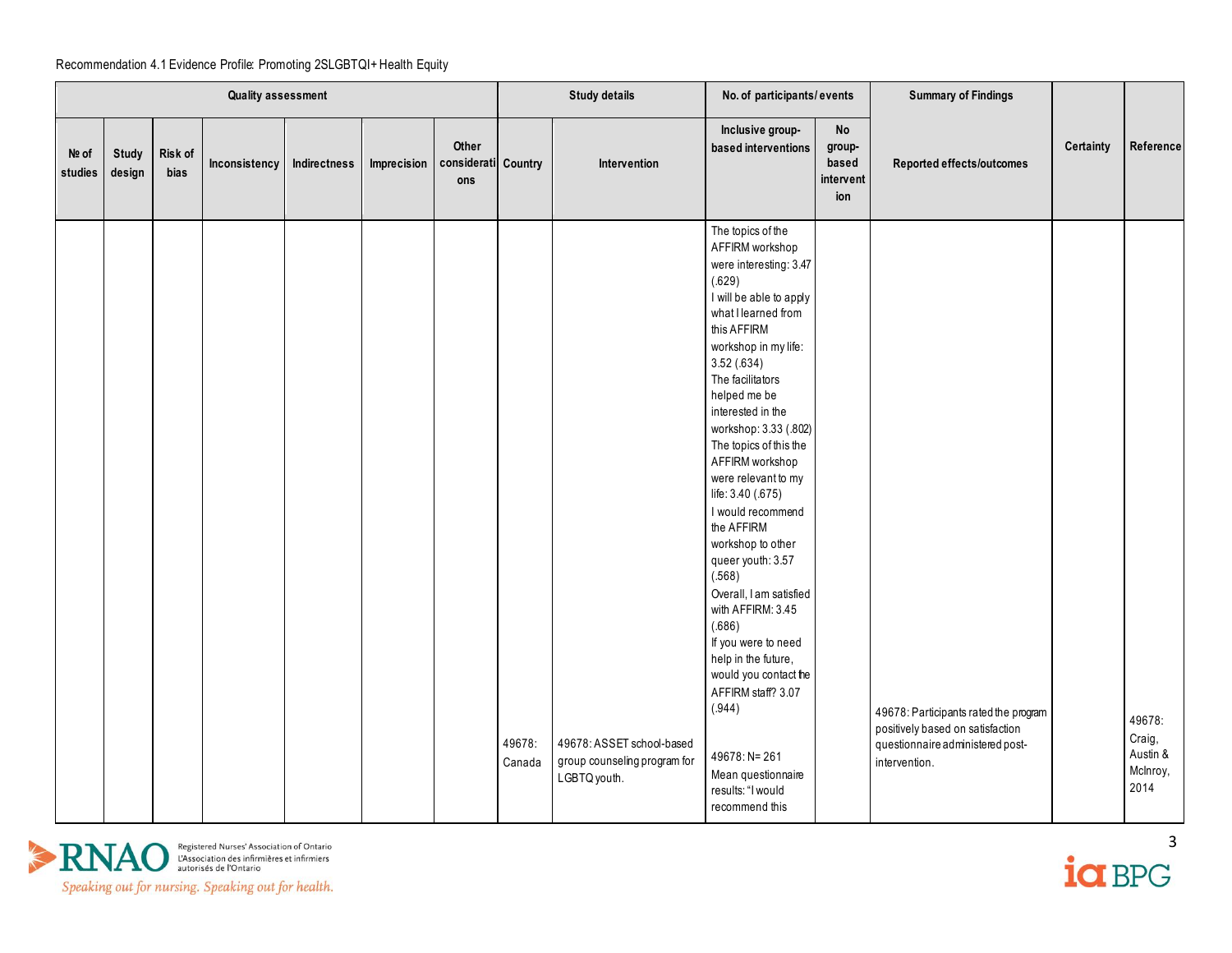|                  | <b>Quality assessment</b>                                                          |                              |                                                                                                                                       |                      |                          |                                          | <b>Study details</b> |                                                                                                           | No. of participants/events                                                                                                                                                                                                                                                           |                                                      | <b>Summary of Findings</b>                                                                                                                                                                                                                                                                                                                                                                                                                                                                                                      |                                                      |                                      |
|------------------|------------------------------------------------------------------------------------|------------------------------|---------------------------------------------------------------------------------------------------------------------------------------|----------------------|--------------------------|------------------------------------------|----------------------|-----------------------------------------------------------------------------------------------------------|--------------------------------------------------------------------------------------------------------------------------------------------------------------------------------------------------------------------------------------------------------------------------------------|------------------------------------------------------|---------------------------------------------------------------------------------------------------------------------------------------------------------------------------------------------------------------------------------------------------------------------------------------------------------------------------------------------------------------------------------------------------------------------------------------------------------------------------------------------------------------------------------|------------------------------------------------------|--------------------------------------|
| Nº of<br>studies | <b>Study</b><br>design                                                             | Risk of<br>bias              | Inconsistency                                                                                                                         | <b>Indirectness</b>  | Imprecision              | Other<br>considerati Country<br>ons      |                      | Intervention                                                                                              | Inclusive group-<br>based interventions                                                                                                                                                                                                                                              | $\mathsf{No}$<br>group-<br>based<br>intervent<br>ion | Reported effects/outcomes                                                                                                                                                                                                                                                                                                                                                                                                                                                                                                       | Certainty                                            | Reference                            |
|                  |                                                                                    |                              | Subscale (RCS), Proactive Coping Inventory (PCI))                                                                                     |                      |                          |                                          |                      |                                                                                                           | program to other<br>LGBTQ youth": 3.8<br>(0.40)<br>"I have learned<br>things from this<br>program that will help<br>me" and "I am<br>satisfied with this<br>program": 3.6 (0.41)<br>"This program has<br>helped me improve<br>the way that I deal<br>with my problems":<br>3.4(0.42) |                                                      | Self-care or self-management (Risk behaviours: self-report (frequency of alcohol, street drugs and tobacco use and safer sex rated on a likert scale), Coping: The Stress Appraisal Measure for Adolescents (SAMA), The Reflec                                                                                                                                                                                                                                                                                                  |                                                      |                                      |
| $\mathfrak{Z}$   | Single<br>arm<br>quasi-<br>experim<br>ental<br>studies<br>(Pre/<br>post<br>design) | Very<br>Serious <sup>e</sup> | Follow-up: immediately post-intervention, 3 months follow-up, information collected over a 10 year period<br>Not Serious <sup>f</sup> | Serious <sup>b</sup> | Not Serious <sup>9</sup> | Potential<br>for<br>publication<br>biash | 49093:<br>Canada     | 49093: AFFIRM coping skills<br>program for sexual and gender<br>minority youth in a community<br>setting. | 49093: Post-<br>intervention: N=30<br>3-months follow-up:<br>$N = 17$<br>Mean RCS: pre:<br>29.88 (7.46) post:<br>20.35 (11.40) 3<br>months: 20.88<br>(11.31)                                                                                                                         | <b>NA</b>                                            | Overall three studies assessed the<br>impact of a group-based program on<br>self-care and reported improved<br>coping skills or decreased risk<br>behavior such as alcohol use.<br>49093: Overall, coping and stress<br>appraisal increased from baseline but<br>were not consistent across time<br>points. Reflective coping increased at<br>both time points. Stress appraisal<br>increased for all domains from<br>baseline to immediately post<br>intervention however, only persisted<br>for threat appraisal at 3 months. | $\bigoplus$ $\bigcirc$ $\bigcirc$<br><b>Very Low</b> | 49093:<br>Craig &<br>Austin,<br>2016 |



Registered Nurses' Association of Ontario<br>L'Association des infirmières et infirmiers<br>autorisés de l'Ontario

 $i\alpha$  BPG

Speaking out for nursing. Speaking out for health.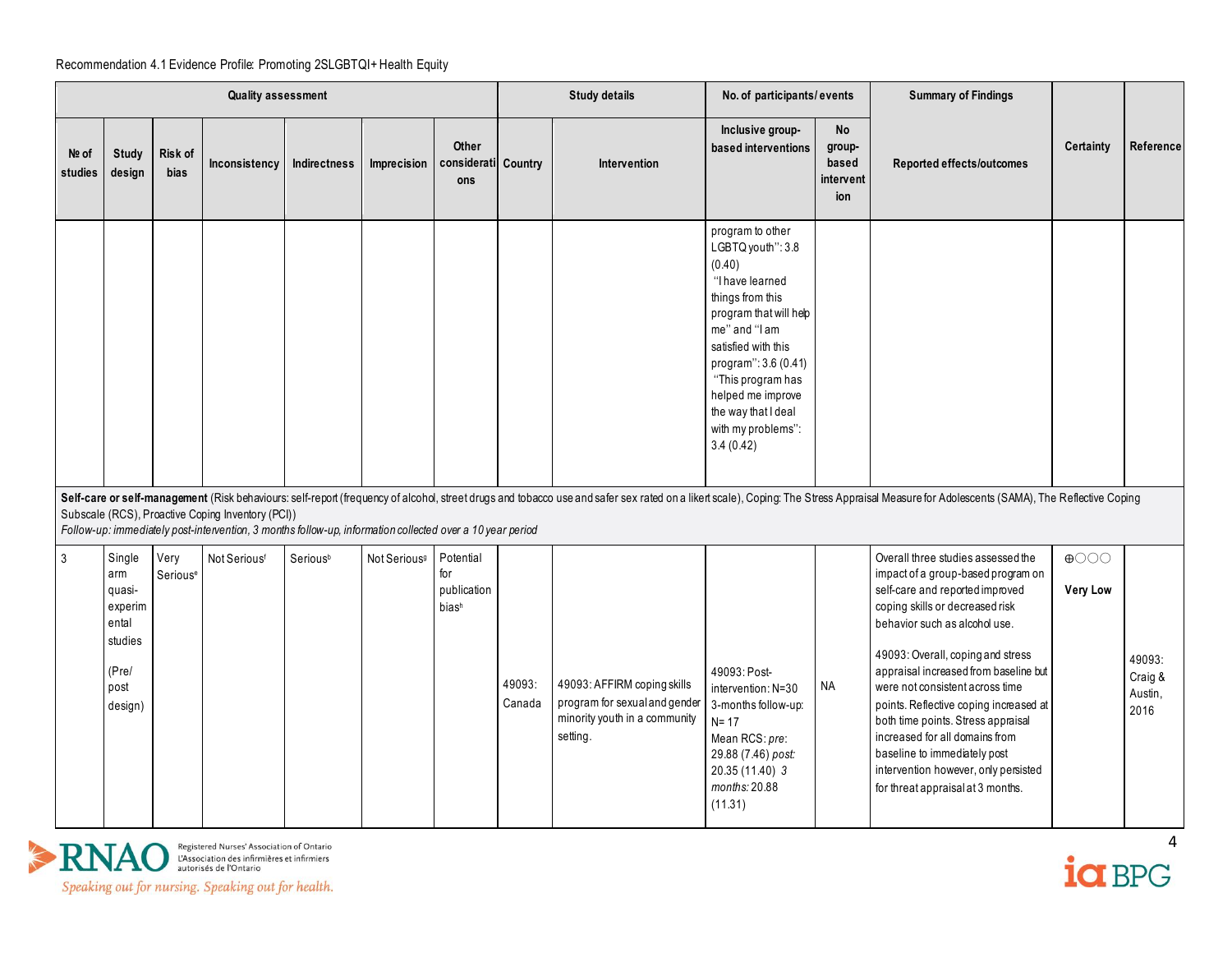|                  | <b>Quality assessment</b> |                 |               |              |             |                                     | <b>Study details</b> |                                                                                                                                                                         | No. of participants/events                                                                                                                                                                                                                                                                                                                                                                                                                                        |                                           | <b>Summary of Findings</b>                                                                                                                                                                                 |           |                                                  |
|------------------|---------------------------|-----------------|---------------|--------------|-------------|-------------------------------------|----------------------|-------------------------------------------------------------------------------------------------------------------------------------------------------------------------|-------------------------------------------------------------------------------------------------------------------------------------------------------------------------------------------------------------------------------------------------------------------------------------------------------------------------------------------------------------------------------------------------------------------------------------------------------------------|-------------------------------------------|------------------------------------------------------------------------------------------------------------------------------------------------------------------------------------------------------------|-----------|--------------------------------------------------|
| Nº of<br>studies | <b>Study</b><br>design    | Risk of<br>bias | Inconsistency | Indirectness | Imprecision | Other<br>considerati Country<br>ons |                      | Intervention                                                                                                                                                            | Inclusive group-<br>based interventions                                                                                                                                                                                                                                                                                                                                                                                                                           | No<br>group-<br>based<br>intervent<br>ion | Reported effects/outcomes                                                                                                                                                                                  | Certainty | Reference                                        |
|                  |                           |                 |               |              |             |                                     | 49678:<br>Canada     | 49678: ASSET school-based<br>group counseling program for<br>LGBTQ youth.                                                                                               | Mean SAMA:<br>Threat appraisal: pre:<br>18.45 (4.55) post:<br>17.03(6.05) 3<br>months: 15.82(5.98)<br>Challenge appraisal:<br>pre: 8.88 (3.66) post:<br>11.48 (4.08) 3<br>months: 9.85(4.21)<br>Resource appraisal:<br>pre: 7.97 (3.17) post:<br>$9.14(2.94)$ 3 months<br>8.35(2.47)<br>49678: N= 232<br>Mean PCI: pre: 93.97<br>(12.93) post: 98.32<br>(12.96)<br>ANOVA: Wilks' k =<br>$0.964, F(2.216) =$<br>$8.168$ , $p = 0.005$<br>effect size $g2 = 0.04$ . |                                           | 49678: Proactive coping increased<br>from baseline to post-intervention. An<br>ANOVA (linear model) indicated a<br>main effect of an increase in proactive<br>coping across all groups.                    |           | 49678:<br>Craig,<br>Austin &<br>McInroy,<br>2014 |
|                  |                           |                 |               |              |             |                                     | 60248:<br><b>USA</b> | 60248: HATCH youth a drop-in<br>center designed to improve<br>mental health and reduce<br>behavioral risk outcomes by<br>increasing social support<br>among GLBT youth. | $60248: N = 614$<br>Exposure to Hatch<br>Youth-Time Interval<br>Often drink alcohol:<br>No 9.93 (5.56)<br>Yes 8.14 (5.13)<br>Often use street<br>drugs:<br>No 9.64 (5.57)<br>Yes 10.22 (5.08)<br>Often use tobacco:                                                                                                                                                                                                                                               |                                           | 60248: Less alcohol use was<br>associated with hatch youth<br>attendance. There was no difference<br>between other risk behaviours and<br>hatch youth attendance (street drugs,<br>tobacco and safer sex). |           | 60248:<br>Wilkerson<br>et al., 2018              |



ia BPG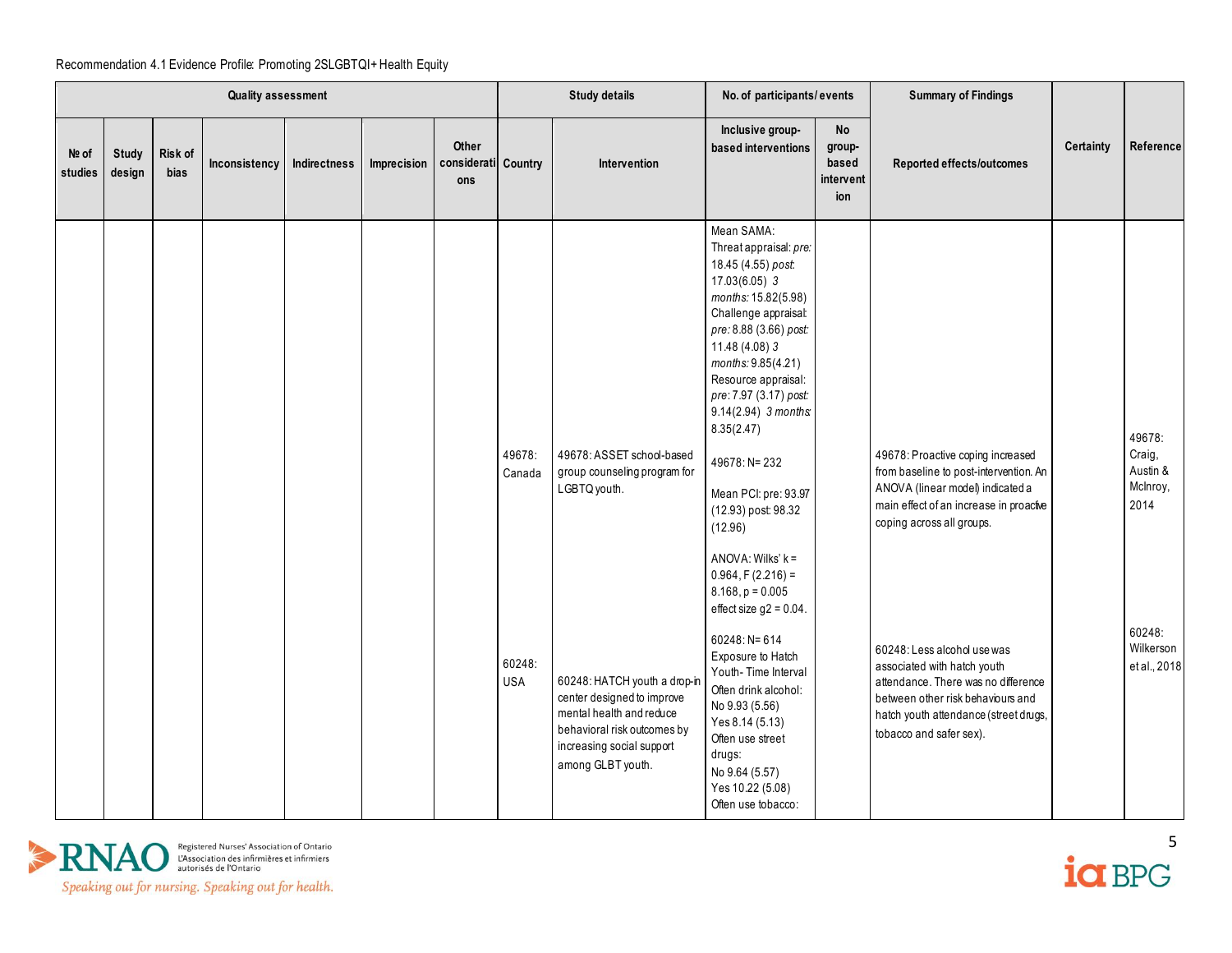| <b>Quality assessment</b> |                                                                                   |                 |                                                                                                                                                                           |              |                      | <b>Study details</b>                |                      | No. of participants/events                                                                                                                                              |                                                                                                                                                                                                                                                           | <b>Summary of Findings</b>                       |                                                                                                                                                                                                                                                                                                                                                                                                                                                                                        |                                          |                                     |
|---------------------------|-----------------------------------------------------------------------------------|-----------------|---------------------------------------------------------------------------------------------------------------------------------------------------------------------------|--------------|----------------------|-------------------------------------|----------------------|-------------------------------------------------------------------------------------------------------------------------------------------------------------------------|-----------------------------------------------------------------------------------------------------------------------------------------------------------------------------------------------------------------------------------------------------------|--------------------------------------------------|----------------------------------------------------------------------------------------------------------------------------------------------------------------------------------------------------------------------------------------------------------------------------------------------------------------------------------------------------------------------------------------------------------------------------------------------------------------------------------------|------------------------------------------|-------------------------------------|
| Nº of<br>studies          | <b>Study</b><br>design                                                            | Risk of<br>bias | Inconsistency                                                                                                                                                             | Indirectness | Imprecision          | Other<br>considerati Country<br>ons |                      | Intervention                                                                                                                                                            | Inclusive group-<br>based interventions                                                                                                                                                                                                                   | <b>No</b><br>group-<br>based<br>intervent<br>ion | Reported effects/outcomes                                                                                                                                                                                                                                                                                                                                                                                                                                                              | Certainty                                | Reference                           |
|                           |                                                                                   |                 |                                                                                                                                                                           |              |                      |                                     |                      |                                                                                                                                                                         | No 9.88 (5.61)<br>Yes 8.94 (5.25)<br>Often engages in<br>safer sex, if sexually<br>active:<br>No 9.45 (5.51)<br>Yes 9.72 (5.49)                                                                                                                           |                                                  |                                                                                                                                                                                                                                                                                                                                                                                                                                                                                        |                                          |                                     |
|                           |                                                                                   |                 | Social Support (Multidimensional Scale of Perceived Social Support, Social Connectedness Scale (SCS))<br>Follow-up: immediately post intervention, cross-sectional design |              |                      |                                     |                      |                                                                                                                                                                         |                                                                                                                                                                                                                                                           |                                                  |                                                                                                                                                                                                                                                                                                                                                                                                                                                                                        |                                          |                                     |
| $\overline{2}$            | Single<br>arm<br>quasi-<br>experim<br>ental<br>studies<br>(Pre/<br>post<br>design | Seriousi        | Seriousi                                                                                                                                                                  | Seriousb     | Serious <sup>k</sup> | None                                | 48631:<br><b>USA</b> | 48631: HATCH youth a drop-in<br>center designed to improve<br>mental health and reduce<br>behavioral risk outcomes by<br>increasing social support<br>among GLBT youth. | 48631:N=108<br>Duration of<br>attendance in Hatch<br>Youth, months (β,<br>95% confidence<br>interval):<br><1:reference<br>$1-6:0.57(0.07, 1.07)$<br>$6 + 0.44(0.14, 0.75)$<br>* adjusted for age,<br>gender, sexual<br>orientation, and<br>race/ethnicity | <b>NA</b>                                        | Overall results were mixed. In one<br>study social support and/or sense of<br>belonging for SGM youth increased<br>with the duration of attendance in the<br>group-based drop-in group, whereas<br>social support in SGM youth in a<br>school-based counseling program did<br>not improve.<br>48631: Duration of attendance in<br>Hatch Youth was associated with<br>increased perceived social support<br>after adjusting for age, gender, sexual<br>orientation, and race/ethnicity. | $\oplus \oplus \bigcirc \bigcirc$<br>Low | 48631:<br>Wilkerson<br>et al., 2017 |



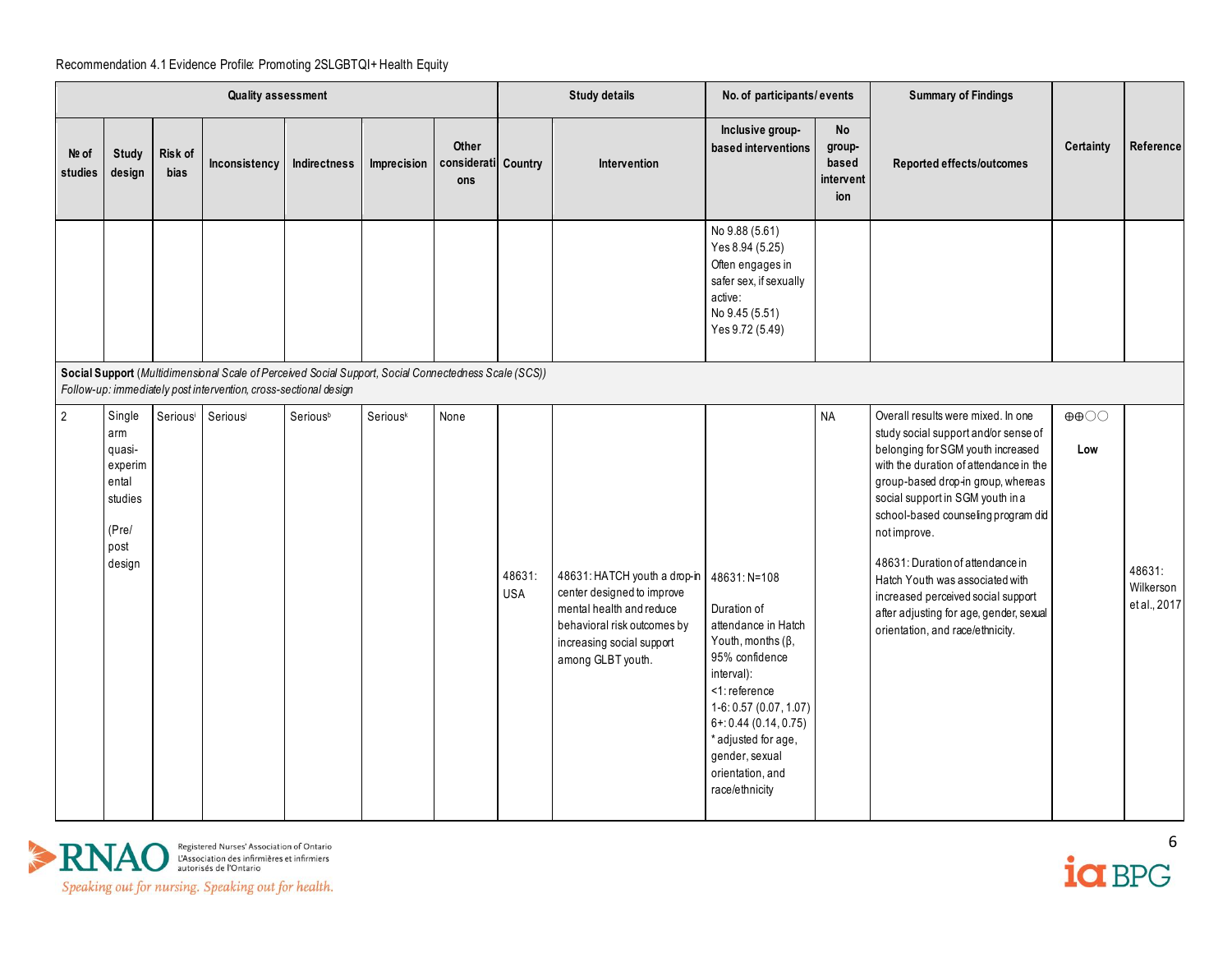|                  | <b>Quality assessment</b> |                 |               |              |                                 |              | <b>Study details</b> |                                                                           | No. of participants/events                                                                                                                                              |                                                  | <b>Summary of Findings</b>                                                           |           |                                                  |
|------------------|---------------------------|-----------------|---------------|--------------|---------------------------------|--------------|----------------------|---------------------------------------------------------------------------|-------------------------------------------------------------------------------------------------------------------------------------------------------------------------|--------------------------------------------------|--------------------------------------------------------------------------------------|-----------|--------------------------------------------------|
| Nº of<br>studies | <b>Study</b><br>design    | Risk of<br>bias | Inconsistency | Indirectness | Imprecision considerati Country | Other<br>ons |                      | <b>Intervention</b>                                                       | Inclusive group-<br>based interventions                                                                                                                                 | <b>No</b><br>group-<br>based<br>intervent<br>ion | Reported effects/outcomes                                                            | Certainty | Reference                                        |
|                  |                           |                 |               |              |                                 |              | 49678:<br>Canada     | 49678: ASSET school-based<br>group counseling program for<br>LGBTQ youth. | 49678: N=108<br>Mean SCS: pre:<br>15.06 (3.110) post.<br>15.48 (3.200)<br>ANOVA: Wilks' k =<br>$0.987, F(2.98) =$<br>$1.277$ , $p = 0.261$ ,<br>effect size $g2 = 0.01$ |                                                  | 49678: Social Connectedness Scale<br>was unchanged from pre to post<br>intervention. |           | 49678:<br>Craig,<br>Austin &<br>McInroy,<br>2014 |

#### Explanations:

a. Studies were assessed using the ROBINS-I tool. One study was rated as critical risk of bias and one was rated as serious risk of bias. The reasons for downgrading were due to potential for confounding, measurement of outcomes (outcomes were not blinded and self-reported) and missing data. We downgraded by 2.

b. The studies were from settings outside of health care and only included LGBT persons. However, the intervention and outcome were directly related to our question. We downgraded by 0.5.

c. Total sample size < 400. We downgraded by 1.

d. It was noted that all studies included for this outcome are from the same author group.

e. Studies were assessed using the ROBINS-I tool. One study was rated as *critical* risk of bias and two were rated as serious risk of bias. The reasons for downgrading were due to potential for confounding, measurement of outcomes (outcomes were not blinded and self-reported) and missing data. We downgraded by 2.

f. The three studies that assessed coping demonstrated a positive direction of effect. One study examined risk behaviours with mixed results. A positive result was noted for alcohol use however, there was a null effect for all other risk behaviours (tobacco and street drug use and safe sex). We did not downgrade as the inconsistency was easily explained.

g. Total sample size > 400, therefore we did not downgrade.

h. It was noted that two out of three studies included for this outcome were published by the same author group.

i. Studies were assessed using the ROBINS-I tool. Two studies were rated as *serious* risk of bias. The reasons for downgrading were due to potential for confounding, measurement of outcomes (outcomes were not blinded and self-reported) and deviations from intended interventions. We downgraded by 1.

j. One study is demonstrating a positive direction of effect. One study demonstrated no change. We downgraded by 0.5.

k. The total sample size was 369. We have downgraded by 0.5.

Registered Nurses' Association of Ontario L'Association des infirmières et infirmiers<br>autorisés de l'Ontario Speaking out for nursing. Speaking out for health.

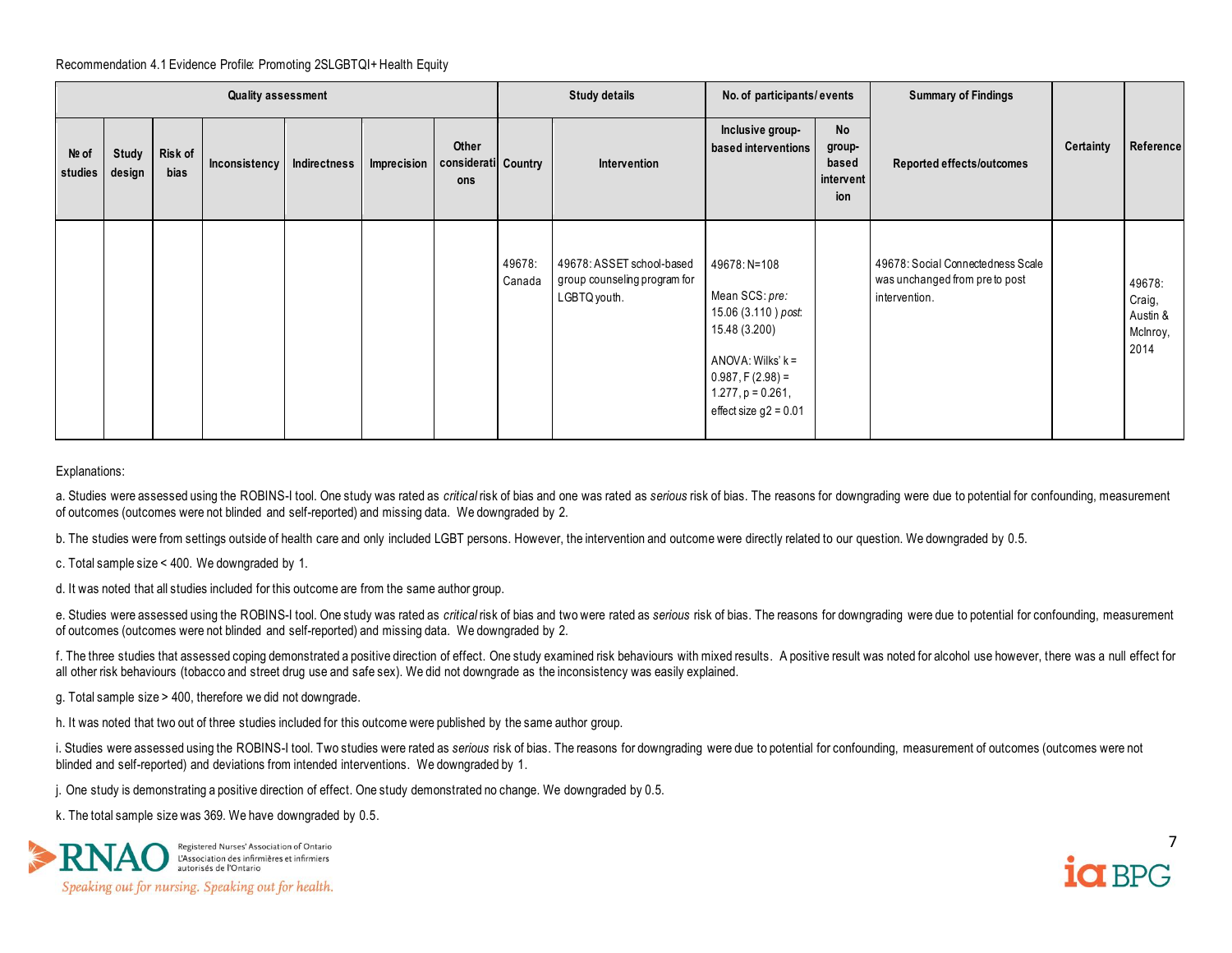

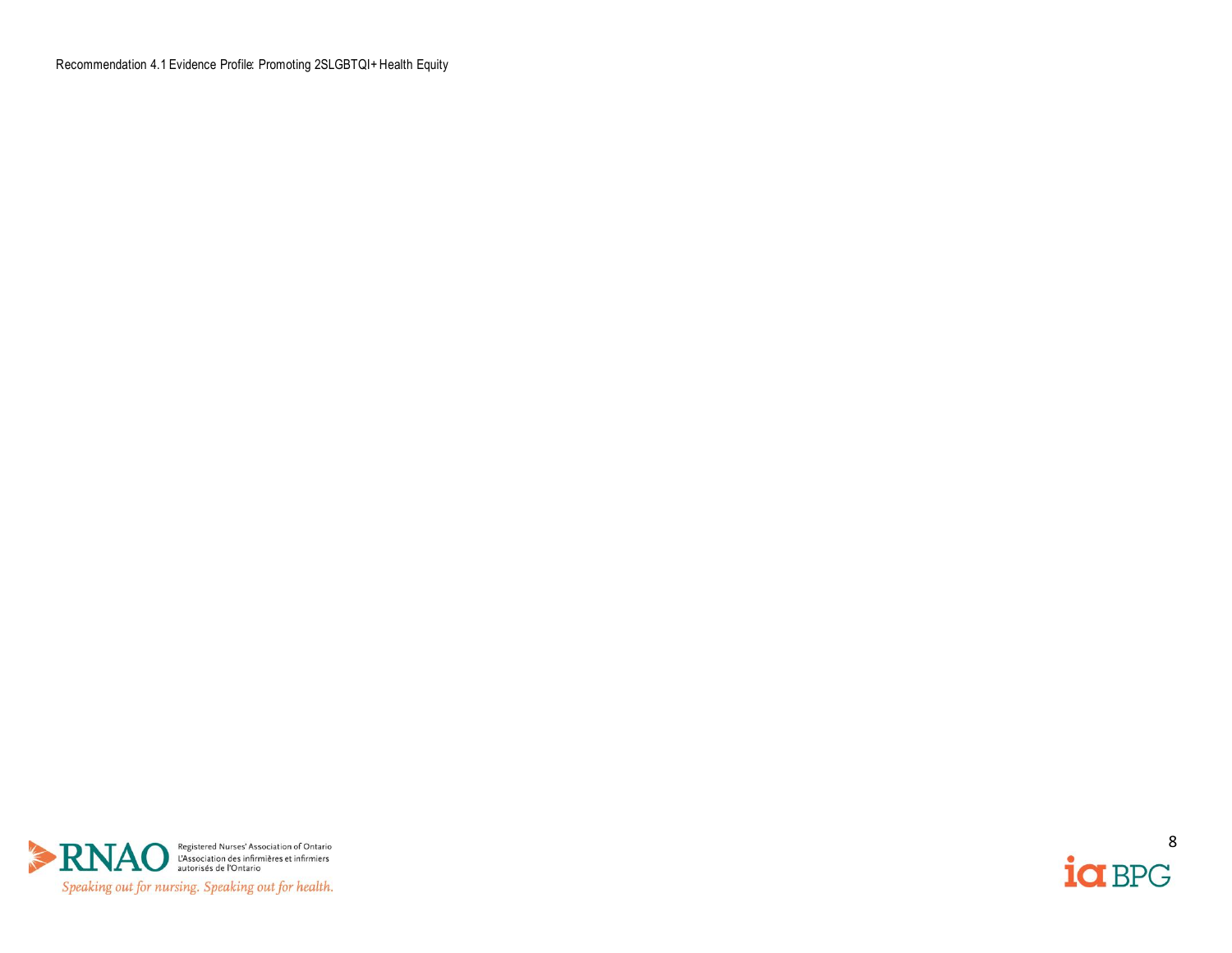### **CERQual Evidence Profile**

**Recommendation Question**: **Should inclusive group-based interventions for 2SLGBTQI+ persons be recommended?**

Recommendation 4.1: The expert panel recommends health-service organizations implement group-based interventions for 2SLGBTQI+ people addressing the social determinants of health. These group-based interventions should be inclusive of and promote access to underserved 2SLGBTQI+ people including: Two -Spirit, Black, Indigenous and People of Colour, older adults, youth, migrants and people with disabilities. and People of Colour, migrants and people with disabilities.

**Aim:** To explore the perceived benefits of inclusive group-based interventions for 2SLGBTQI+ persons on patient experience, peer acceptance, social support and self-care.

**Bibliography:** 48628, 49027, 49084, 56718, 57041, 60179, 57738, 1616, 2370

| Finding (patient experience): Participants of group-based interventions expressed experiencing improved self-confidence and self-acceptance. Participants valued group interactions that<br>affirmed their sexual and gender identify. |                                                                                                                                                                                                                  |                                                                                                                                         |                                                                                                      |                                                                       |                                                                                                              |                                    |                                                                                                                                                                                                       |  |  |  |  |  |
|----------------------------------------------------------------------------------------------------------------------------------------------------------------------------------------------------------------------------------------|------------------------------------------------------------------------------------------------------------------------------------------------------------------------------------------------------------------|-----------------------------------------------------------------------------------------------------------------------------------------|------------------------------------------------------------------------------------------------------|-----------------------------------------------------------------------|--------------------------------------------------------------------------------------------------------------|------------------------------------|-------------------------------------------------------------------------------------------------------------------------------------------------------------------------------------------------------|--|--|--|--|--|
| <b>Studies</b><br>contributing to                                                                                                                                                                                                      | <b>Included</b>                                                                                                                                                                                                  |                                                                                                                                         |                                                                                                      | <b>CERQual Assessment</b>                                             |                                                                                                              | <b>Overall CERQual</b>             | <b>Explanation of Judgement</b>                                                                                                                                                                       |  |  |  |  |  |
| the Finding                                                                                                                                                                                                                            | study<br>designs                                                                                                                                                                                                 | Assessment of<br>Methodological<br>Limitations                                                                                          | Assessment of<br>Relevance                                                                           | Assessment of<br>Coherence                                            | Assessment of<br>Adequacy of Data                                                                            | <b>Assessment of</b><br>Confidence |                                                                                                                                                                                                       |  |  |  |  |  |
| 48628:<br>Romjinders et<br>al., 2017<br>49027: Logie,<br>Lacombe-<br>Duncan, Lee-<br>Foon, 2016<br>49084: Wilkens,<br>2016<br>56718: Amodeo,<br>Picariello,<br>Valerio, et al.,<br>2018<br>57041: Blockett,<br>2018                    | Data<br>collection:<br>Semi-<br>structured<br>interviews.<br>participant<br>observation,<br>focus groups<br>Analysis:<br>thematic<br>analysis,<br>constant<br>comparison<br>analysis,<br>critical<br>ethnography | Moderate concerns<br>(Most studies lack<br>consideration of<br>researcher reflexivity;<br>one study was poor<br>quality in all domains) | Minor concerns (The<br>setting was indirect<br>and population<br>included only<br>2SLGBTQI+ persons) | No concerns<br>(The patterns in the<br>data were relatively<br>clear) | Minor concerns<br>(8 studies offering<br>moderate data<br>richness with<br>relatively small<br>sample sizes) | Low confidence                     | The finding was graded as low<br>confidence due to moderate<br>concerns over methodological<br>limitations of the individual<br>studies and minor concerns<br>over relevance and adequacy<br>of data. |  |  |  |  |  |

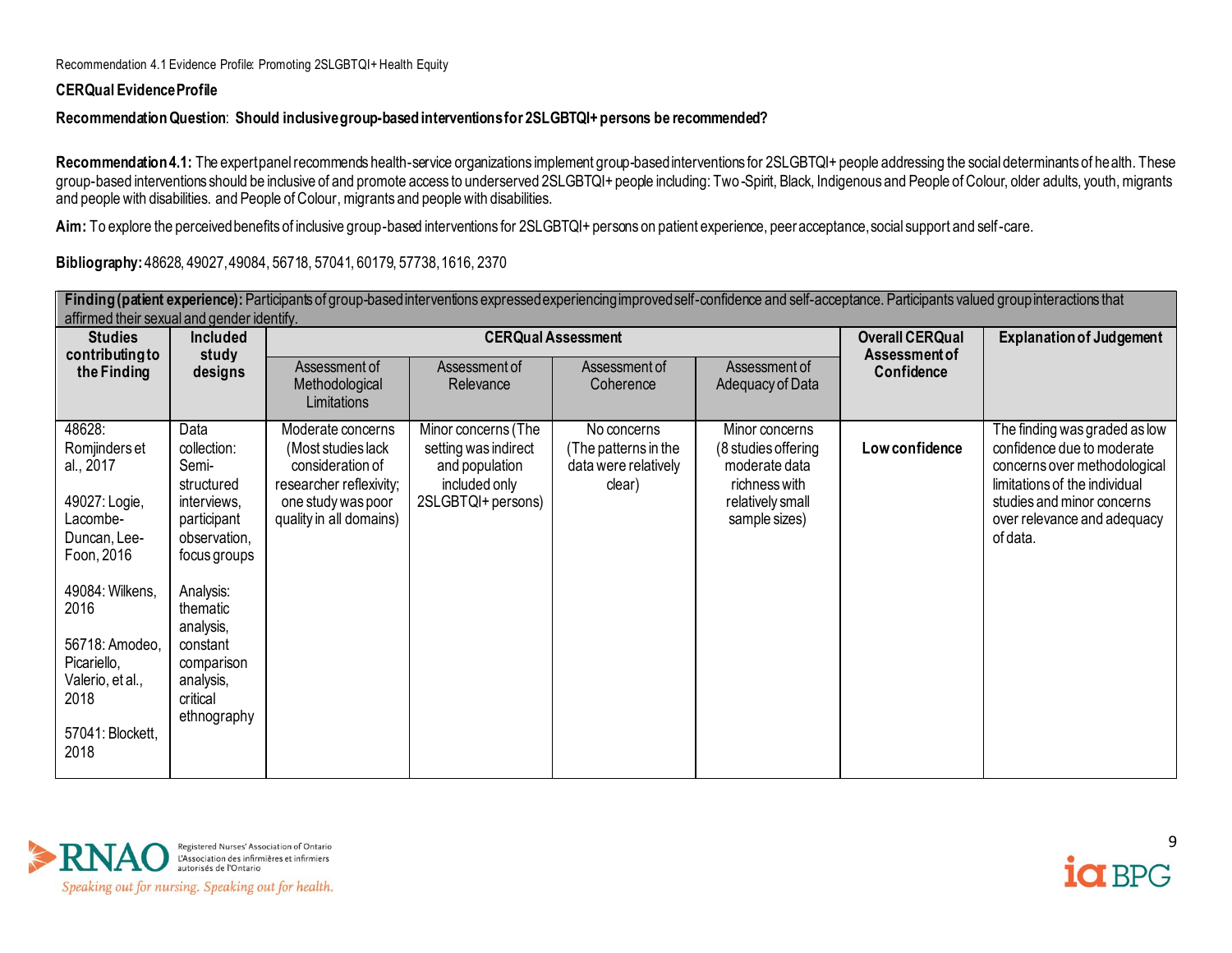| 60179:<br>Tallentire et al.,<br>2016<br>57738: Brooks,<br>2017<br>1616: Lapointe<br>and Crooks,<br>2018    |                                                                                                                                               |                                                                                                                                         |                                                                                                      |                                                                          |                                                                                                              |                |                                                                                                                                                                                                                  |
|------------------------------------------------------------------------------------------------------------|-----------------------------------------------------------------------------------------------------------------------------------------------|-----------------------------------------------------------------------------------------------------------------------------------------|------------------------------------------------------------------------------------------------------|--------------------------------------------------------------------------|--------------------------------------------------------------------------------------------------------------|----------------|------------------------------------------------------------------------------------------------------------------------------------------------------------------------------------------------------------------|
| space.                                                                                                     |                                                                                                                                               |                                                                                                                                         |                                                                                                      |                                                                          |                                                                                                              |                | Finding (peer acceptance): Participants expressed that participating in groups-based interventions enhanced friendships and interpersonal relationships (peer acceptance) by providing a safe                    |
| 48628:<br>Romjinders et<br>al., 2017<br>49027: Logie,<br>Lacombe-<br>Duncan, Lee-<br>Foon, et al.,<br>2016 | Data<br>collection:<br>Semi-<br>structured<br>interviews.<br>participant<br>observation,<br>focus groups<br>Analysis:<br>thematic<br>analysis | Moderate concerns<br>(The studies lacked<br>consideration of<br>researcher reflexivity)                                                 | Minor concerns (The<br>setting was indirect<br>and population<br>included only<br>2SLGBTQI+ persons) | No concerns<br>(The patterns in the<br>data were relatively<br>clear)    | Minor concerns<br>(2 studies offering<br>moderate data<br>richness with<br>relatively small<br>sample sizes) | Low confidence | The finding was graded as low<br>confidence due to moderate<br>concerns over methodological<br>limitations of the individual<br>studies and minor concerns<br>over relevance and adequacy<br>of data.            |
| social isolation and loneliness.                                                                           |                                                                                                                                               |                                                                                                                                         |                                                                                                      |                                                                          |                                                                                                              |                | Finding (social support): Participants in group-based interventions expressed experiencing social support as the group-based interventions fostered a sense of belonging and reduced feelings of                 |
| 48628:<br>Romjinders et<br>al., 2017<br>49027: Logie,<br>Lacombe-<br>Duncan, Lee-<br>Foon, et al.,<br>2016 | Data<br>collection:<br>Semi-<br>structured<br>interviews,<br>participant<br>observation,<br>focus groups                                      | Moderate concerns<br>(Most studies lack<br>consideration of<br>researcher reflexivity;<br>one study was poor<br>quality in all domains) | Minor concerns (The<br>setting was indirect<br>and population<br>included only<br>2SLGBTQI+ persons) | Minor concerns<br>(The data was<br>somewhat variable<br>between studies) | Minor concerns<br>(9 studies offering<br>moderate data<br>richness with<br>relatively small<br>sample sizes) | Low confidence | The finding was graded as low<br>confidence due to moderate<br>concerns over methodological<br>limitations of the individual<br>studies and minor concerns<br>over relevance, coherence and<br>adequacy of data. |
| 49084: Wilkens,<br>2016<br>56718: Amodeo,<br>Picariello,                                                   | Analysis:<br>thematic<br>analysis,<br>constant<br>comparison<br>analysis,                                                                     |                                                                                                                                         |                                                                                                      |                                                                          |                                                                                                              |                |                                                                                                                                                                                                                  |